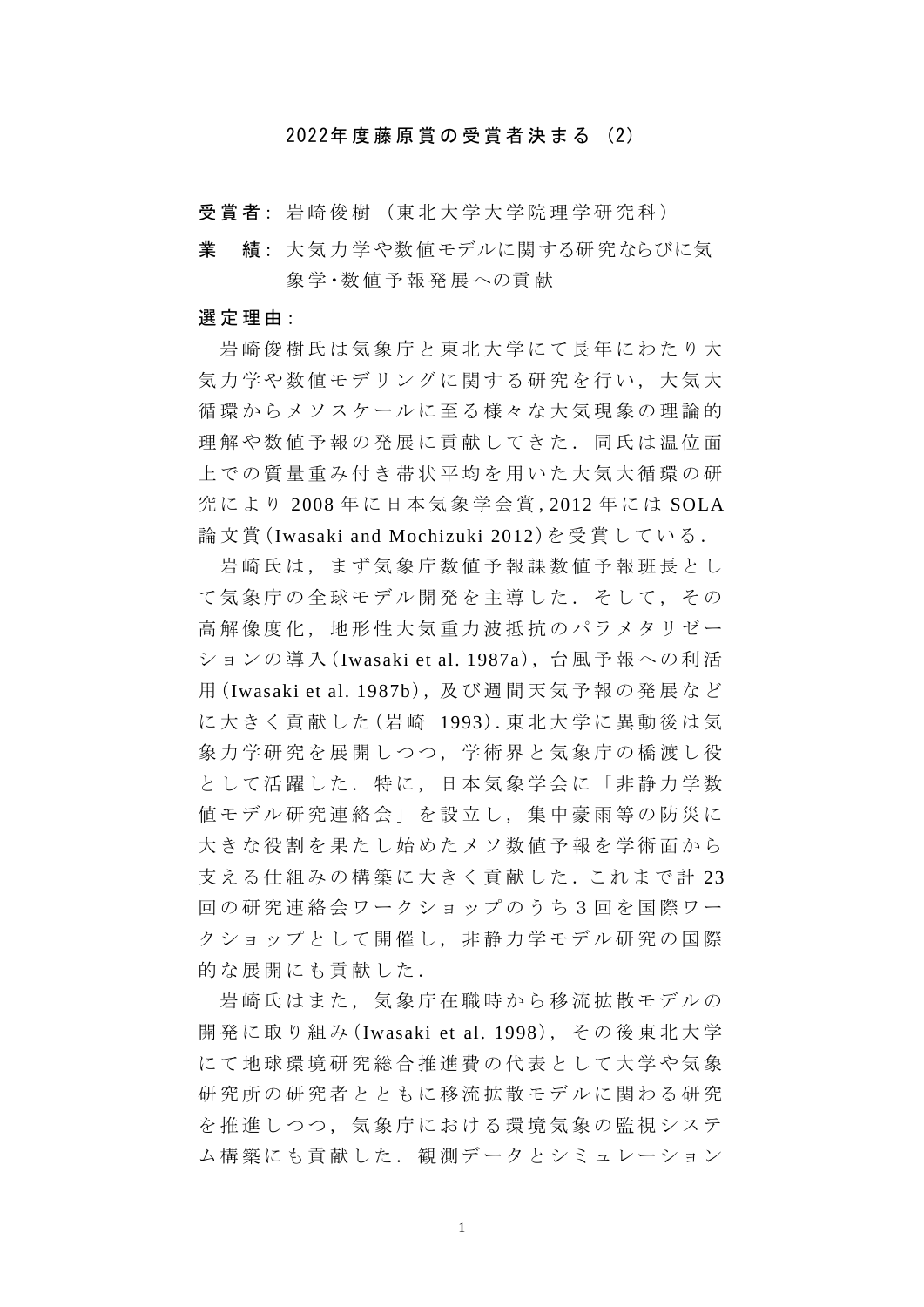からデータ同化手法により大気環境を実況監視すると いう岩崎氏の取り組みは,2011 年の福島第一原子力発 電所事故後に日本気象学会「原子力関連施設の事故に 伴う放射性物質拡散に関する作業部会」の部会長とし ての活動に活かされ,その成果は学会からの提言や関 連報告として発表されている (岩崎ほか 2015).

東北大学にて岩崎氏は,温位座標に基づく極域の寒 気生成・流出・消滅に関する診断手法の開発で顕著な 成 果 を 挙 げ た (Iwasaki et al. 2014; Shoji et al. 2014; Kanno et al. 2015)ほか, Brewer-Dobson 循環 (Iwasaki et al. 2009; Kobayashi and Iwasaki 2016)や二酸化炭素の 全球規模輸送 (Miyazaki et al. 2008)に 関 す る 研 究 も 展 開した.さらに,降水の日変化 (Chen et al. 2014), 局 地 風 の ド ッ プ ラ ー ラ イ ダ ー 観 測 (Iwai et al. 2008),「 や ま せ 」の 経 年 変 動 (Shimada et al. 2014), 台 風 の 雲 解 像 シミュレーション (Sawada and Iwasaki 2010a,b)に関し ても成果を挙げ,日本域領域大気再解析にも先駆的に 取り組んできた (Fukui et al. 2018).

岩崎氏は,気象庁長期再解析推進委員長(現在は推進 懇談会会長)など多くの公的役職を務めるとともに,地 球観測委員会コヒーレント・ドップラー・ライダーサ ブグループ主査として研究コミュニティを育んだ. 日 本気象学会においては4年間の理事長を含め,18年に わたり理事を務め,気象集誌編集委員長や学術委員長 を歴任し、気象学会と気象庁との包括的共同研究「気 象研究コンソーシアム」の発足にも尽力した.

以上のように,岩崎俊樹氏は,気象庁と東北大学に て数値モデル開発や気象力学の分野で重要な研究成果 を挙げ,学術界と気象庁との橋渡し役として人材育成 や社会貢献への寄与も大きいことから, 2022 年度日本 気象学会藤原賞を贈呈するものである.

## 関連する主要業績 (引用順)

Iwasaki, T. and Y. Mochizuki, 2012: Mass-weighted isentropic zonal mean equatorward flow in the Northern Hemispheric winter. SOLA, 8, 115–118.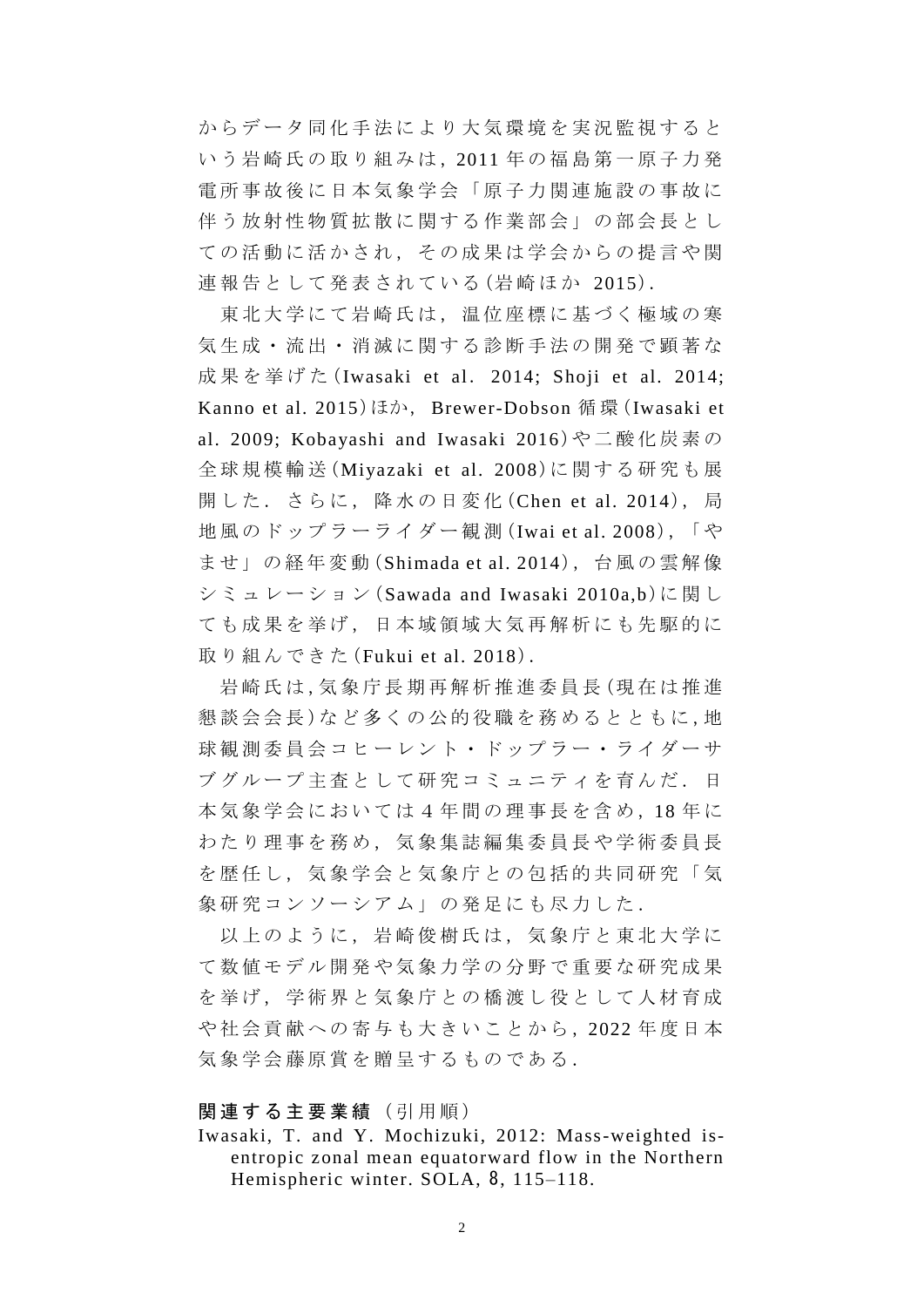- Iwasaki, T., S. Yamada and K. Tada, 1987a: A Parameterization scheme of orographic gravity wave drag with two different vertical partitionings. J. Meteor. Soc. Japan, 67, 11–27.
- Iwasaki, T., H. Nakano and M. Sugi, 1987b: The performance of a typhoon track prediction model with cumulus parameterization. J. Meteor. Soc. Japan, 67, 11–27.
- 岩崎俊樹, 1993: 数値予報 ースーパーコンピュータを 利用した新しい天気予報. 共立出版, 115pp.
- Iwasaki, T., T. Maki and K. Katayama, 1998: Tracer transport model at Japan Meteorological Agency and its application to the ETEX data. Atmos. Env., 32, 4285–4295.
- 岩崎俊樹ほか, 2015: 原子力関連施設の事故に伴う放 射性物質の大気拡散に関する数値予測情報の活用 策について.天気, 62, 113–123.
- Iwasaki, T., T. Shoji, Y. Kanno, M. Sawada, M. Ujiie and K. Takaya, 2014: Isentropic analysis of polar cold airmass streams in the Northern Hemispheric winter. J. Atmos. Sci., 71, 2230–2243.
- Shoji, T., Y. Kanno, T. Iwasaki and K. Takaya, 2014: An isentropic analysis of the temporal evolution of East Asian cold air outbreaks. J Climate, 27, 9337–9348.
- Kanno, Y., M. R. Abdillah and T. Iwasaki, 2015: Charge and discharge of polar cold air mass in Northern Hemispheric winter. Geophys. Res. Lett., 42, 7187–7193.
- Iwasaki, T., H. Hamada and K. Miyazaki, 2009: Comparisons of Brewer-Dobson circulations diagnosed from reanalyses. J. Meteor. Soc. Japan, 87, 997–1006.
- Kobayashi, C. and T. Iwasaki, 2016: Brewer-Dobson circulation diagnosed from JRA-55. J. Geophys. Res. (Atmos.), 121, 1493–1510.
- Miyazaki, K., P. K. Patra, M. Takigawa, T. Iwasaki and T. Nakazawa, 2008: Global-scale transport of carbon dioxide in the troposphere. J. Geophys. Res. (Atmos.), 113, doi: 10.1029/2007JD009557.
- Chen, G., T. Iwasaki, H. Qin and W. Sha, 2014: Evaluation of the warm-season diurnal variability over East Asia in recent reanalyses JRA-55, ERA-Interim, NCEP CFSR, and NASA MERRA. J Climate, 27, 5517–5537.
- Iwai, H., S. Ishii, N. Tsunematsu, K. Mizutani, Y. Murayama, T. Itabe, I. Yamada, N. Matayoshi, D. Matsushima, W. Sha, T. Yamazaki and T. Iwasaki, 2008: Dual-Doppler lidar observation of horizontal